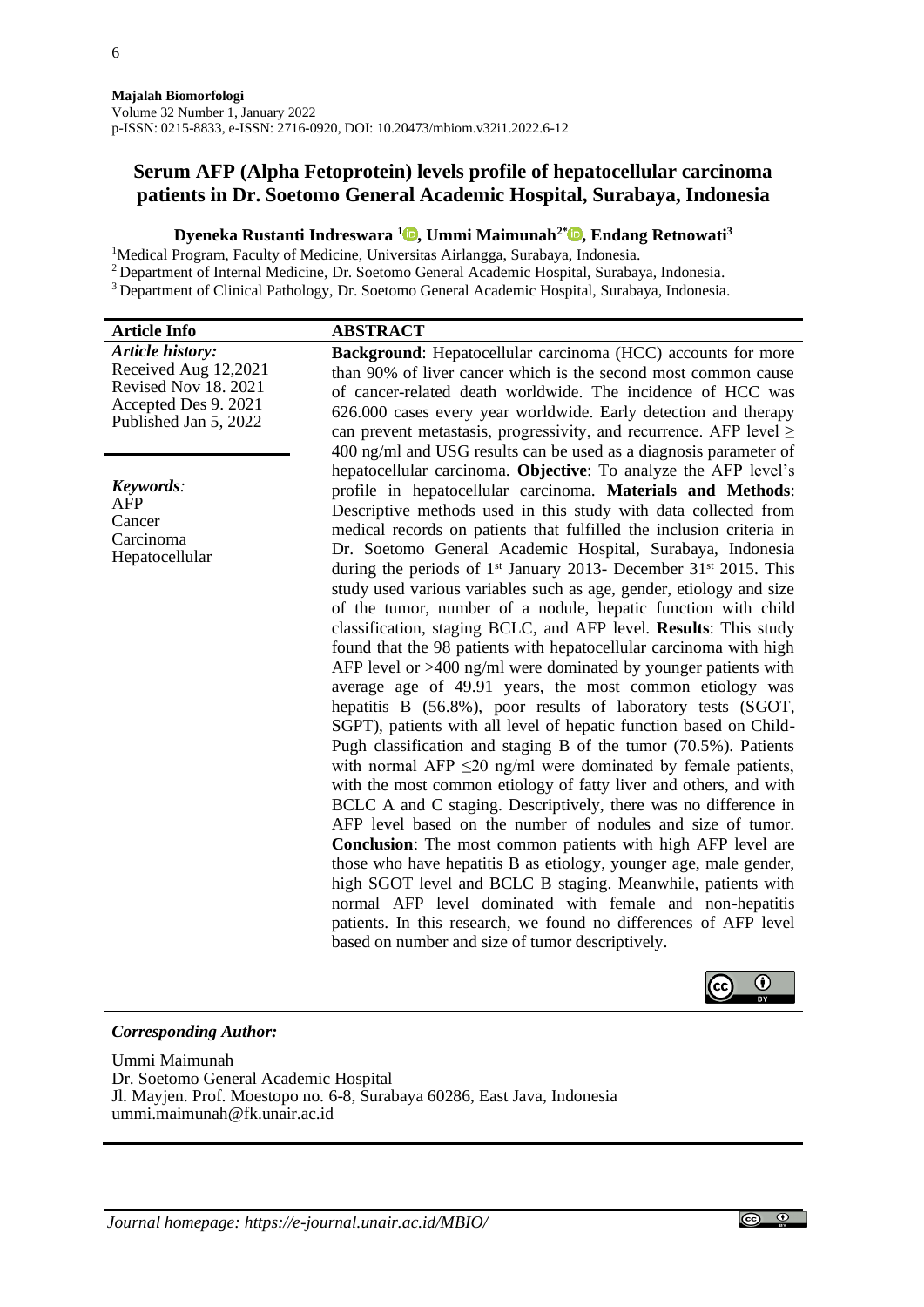## **BACKGROUND**

Hepatocellular carcinoma or hepatoma is a malignancy of the liver and has become the sixth most common malignancy in the world and with incidence of approximately 626,000 cases per year [\(Sareo,](#page-6-0)  et al., [2014\)](#page-6-0). Hepatocellular carcinoma accounts for more than 90% of liver cancer which is currently the second most common cause of cancer-related death worldwide. Hepatoma related annual death rates during the past two decades have increased, and the majority of all cases of hepatoma worldwide found in Asia Pacific region thus represents a major public health problem [\(European Association For](#page-5-0)  [The Study of the Liver, 2012\)](#page-5-0).

Hepatocellular carcinoma has a wide range of risk factors but the closely linked and suspected etiology is Hepatitis B and Hepatitis C viral infection, alcoholic liver disease, non-alcoholic steatohepatitis, the consumption of food contaminated with aflatoxin, diabetes, and obesity. The largest risk factor for the development of HCC is cirrhosis of any etiology so other liver diseases that notably cause cirrhosis can increase the risk of HCC [\(Omata, et al](#page-6-1)*.*, 2017). Early detection and treatment of hepatocellular carcinoma can prevent the progression of the disease and prevent metastasis of cancer. One example of early detection of hepatocellular carcinoma is the examination of AFP levels [\(Omata et al](#page-6-1)*.*, 2017). However, the AFP level > 400 ng/ml and ultrasound results that support the HCC could be the diagnosis parameters though sometimes still needs other investigations, such as CT scan and MRI [\(Wong, et al](#page-6-2)*.*, 2014).

AFP or alpha-fetoprotein is a glycoprotein with a molecular weight of 70,000. AFP is synthesized by the liver, intestines, and fetal yolk sac. AFP levels increase in hepatocellular carcinoma because liver cells undergo differentiation like the fetal liver cells. However, the usefulness of AFP as a diagnostic test in small HCCs is limited to those smaller than 5 cm in diameter. AFP has low specificity among the high-risk population, which are people with active hepatitis or cirrhosis, because in that condition AFP levels also increased reflecting the necroinflammation and regeneration process [\(Minami, et al](#page-5-1)*.*, 2015).

## **OBJECTIVE**

The objective of this study was to determine the profile of AFP levels before therapy in patients with hepatocellular carcinoma.

### **MATERIALS AND METHODS**

This research was a descriptive study using secondary data from the medical records of hepatocellular carcinoma patients in Dr. Soetomo General Academic Hospital, Surabaya, Indonesia in the period of 2013-2015. The exclusion criteria in this study were post-treatment patients' data including resection, ablation, transplantation, or TACE and data that did not completely consist of the variables studied. The variables analyzed in this study were age, gender, etiology, laboratory data (SGOT, SGPT, albumin, bilirubin, tumor size, number of nodules, AFP levels), liver function based on the classification of Child-Pugh and BCLC staging. The collected data were processed with SPSS version 17, and the quantitative data were displayed as mean and standard deviation  $(X \pm SD)$ , while qualitative data were displayed in in numbers and percentages. Tumor size in this study was defined as the diameter of the largest tumor.

## **RESULTS**

<span id="page-1-0"></span>This study was able to collect 250 data. After being analyzed with the inclusion and exclusion criteria, we obtained 98 data and used these data as sample. Demographic characteristics of the patients with hepatocellular carcinoma showed that they had average age of  $52.13 \pm 11:41$  years old with the youngest 21 years old and the oldest 87 years of age. HCC patients consisted of 78 male patients and 20 female patients. The distribution of the patients' demographics is shown in [Table 1.](#page-1-0)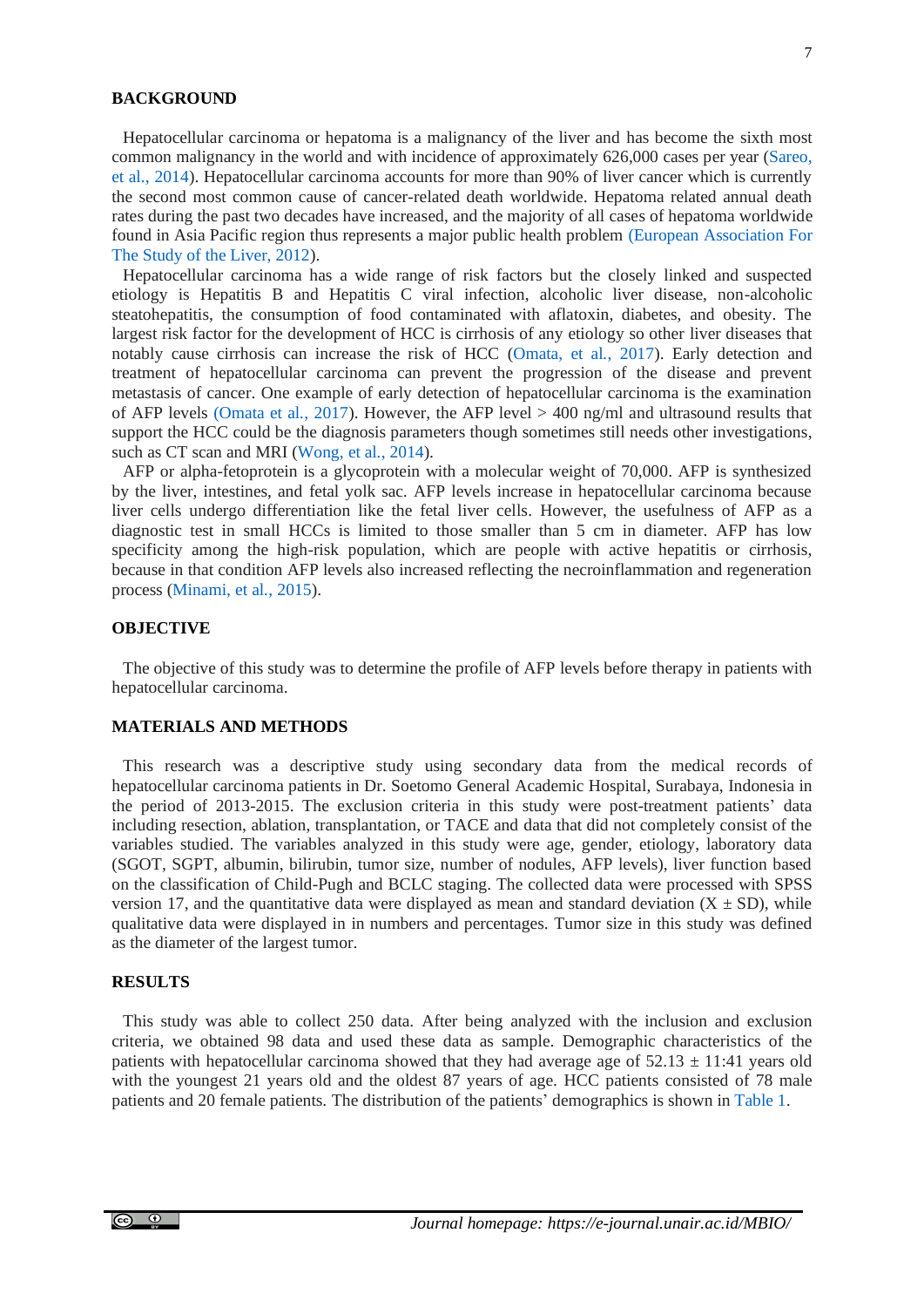| Table 1. Distribution of HCC patients based on demography |  |  |  |
|-----------------------------------------------------------|--|--|--|
|                                                           |  |  |  |

| Age (years old, |                   |  |  |
|-----------------|-------------------|--|--|
| $mean \pm SD$ ) | $52.13 \pm 11.41$ |  |  |
| Gender:         |                   |  |  |
| Male            | 78                |  |  |
|                 | $(79.6\%)$        |  |  |
| Female          | 20                |  |  |
|                 | $(20.4\%)$        |  |  |

Furthermore, based on etiology, the most common etiology was hepatitis B with 46 patients (46.9%) as shown i[n Figure 1.](#page-2-0)



Figure 1. Distribution of HCC patients based on etiology

<span id="page-2-1"></span><span id="page-2-0"></span>Reviewing from liver function laboratory tests and based on Child-Pugh classification, it was found that the majority of the patients had high levels of AST and ALT, low levels of albumin and bilirubin, with the most liver function was Child B as shown in [Table 2.](#page-2-1)

| SGOT (U/L,              |                  |
|-------------------------|------------------|
| $mean \pm SD$ )         | 237.703±246.273  |
| $\leq 40$               | 8                |
|                         | $(8.2\%)$        |
| >40                     | 90               |
|                         | $(91.8\%)$       |
| SGPT (U/L,              |                  |
| $mean \pm SD$ )         | 74.739±71.0094   |
| $<$ 40                  | 34               |
|                         | (34.7%)          |
| >40                     | 64               |
|                         | $(65.3\%)$       |
| Albumin (g/L,           |                  |
| $mean \pm SD$ )         | $2.9 \pm 6.5082$ |
| >3.5                    | 15               |
|                         | $(15.3\%)$       |
| $3 - 3.5$               | 29               |
|                         | $(29.6\%)$       |
| $\leq$ 3                | 54               |
|                         | $(55.1\%)$       |
| Bilirubin total (mg/dl, |                  |
| $mean \pm SD$ )         | 4.822±7.199      |
| $\leq$                  | 51               |
|                         | $(52\% )$        |
| $2 - 3$                 | 11               |
|                         | $(11.2\%)$       |
| >3                      | 36               |
|                         | (36.7%)          |
| Child Score             |                  |
| Α                       | 32               |

Table 2. Distribution of HCC patients based on Liver Function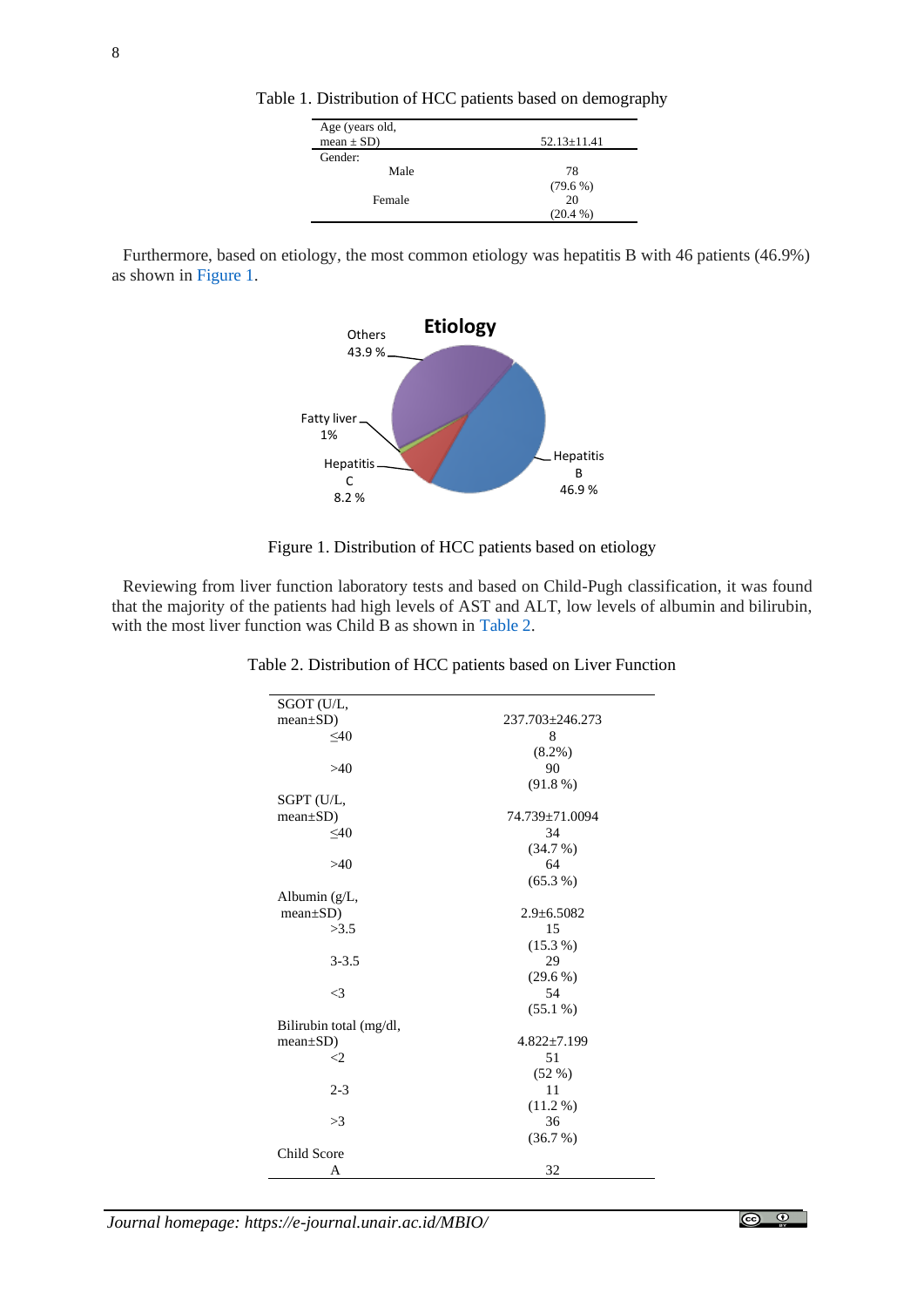|   | (32.7%)    |
|---|------------|
| B | 45         |
|   | (45.9%     |
| C | 21         |
|   | $(21.4\%)$ |
|   |            |

The distribution of patients with HCC by AFP levels was known that majority of the HCC patients as many as 44 people (44.9%) have very high AFP levels that were >400 ng/ml. As shown in [Figure](#page-3-0)  [2.](#page-3-0)



Figure 2. Distribution of HCC patients based on AFP levels

<span id="page-3-0"></span>The profile of HCC patients by AFP levels showed that patients with AFP levels >400 ng/ml had younger age's average, mostly males, while the most commons etiology was hepatitis B and C, with high average of SGOT level, and generally had BCLC B staging. Meanwhile, normal AFP level of ≤20 ng/ml was found mostly in females, those with fatty liver and other etiology as well as BCLC A and C staging. Those with AFP level > 20-200 ng/ml had the highest bilirubin average and biggest tumor size, as shown in [Table 3.](#page-3-1)

<span id="page-3-1"></span>

| Variables                   | $AFP \leq 20$     | $AFP > 20-200$   | $AFP > 200-400$   | AFP > 400         |
|-----------------------------|-------------------|------------------|-------------------|-------------------|
| Age (years, mean $\pm SD$ ) | $51.82 \pm 9.101$ | 55.29±11.557     | $63.13 \pm 16.19$ | 49.91±11.397      |
| Gender:                     |                   |                  |                   |                   |
| Male                        | 27                | 7                | 6                 | 38                |
|                             | $(69.2\%)$        | $(100\%)$        | (75%)             | $(86.4\%)$        |
| Female                      | 12                | $\Omega$         | 2                 | 6                 |
|                             | $(30.8\%)$        | $(0\%)$          | (25%)             | $(13.6\%)$        |
| Etioloy:                    |                   |                  |                   |                   |
| Hepatitis B                 | 11                | 5                | 5                 | 25                |
|                             | $(28.2\%)$        | $(71.4\%)$       | $(62.5\%)$        | $(56.8\%)$        |
| Hepatitis C                 | 1                 | 1                | 1                 | 5                 |
|                             | $(2.6\%)$         | $(14.3\%)$       | $(12.5\%)$        | $(11.4\%)$        |
| Fatty liver                 | 1                 | $\Omega$         | 0                 | $\Omega$          |
|                             | $(2.6\%)$         | $(0\%)$          | $(0\%)$           | $(0\%)$           |
| Others                      | 26                |                  | $\mathfrak{D}$    | 14                |
|                             | (66.7%)           | (14.3%)          | (25%)             | (31.8%            |
| Laboratory:                 |                   |                  |                   |                   |
| SGOT                        |                   |                  |                   |                   |
| $(U/L, mean \pm SD)$        | $173.64 + 225.7$  | 242.57+278.85    | $207.12 + 157.07$ | $299.27 + 262.98$ |
| <b>SGPT</b>                 |                   |                  |                   |                   |
| $(U/L \, mean \pm SD)$      | $67.23 + 62.22$   | 68.86+27.93      | $84.12 + 67.81$   | $80.62 \pm 83.59$ |
| Albumin                     |                   |                  |                   |                   |
| $(g/L, mean \pm SD)$        | $2.78 \pm 0.69$   | $3 \pm 0.49$     | $2.74 + 0.46$     | $3.02 \pm 0.66$   |
| <b>Total Bilirubin</b>      |                   |                  |                   |                   |
| $(mg/dl, mean \pm SD)$      | $3.97 \pm 5.16$   | $6.27 \pm 13.84$ | $1.785 \pm 1.22$  | $5.9 \pm 7.9$     |
|                             |                   |                  |                   |                   |

Table 3. Profile of HCC patients based on AFP level

*Journal homepage: https://e-journal.unair.ac.id/MBIO/*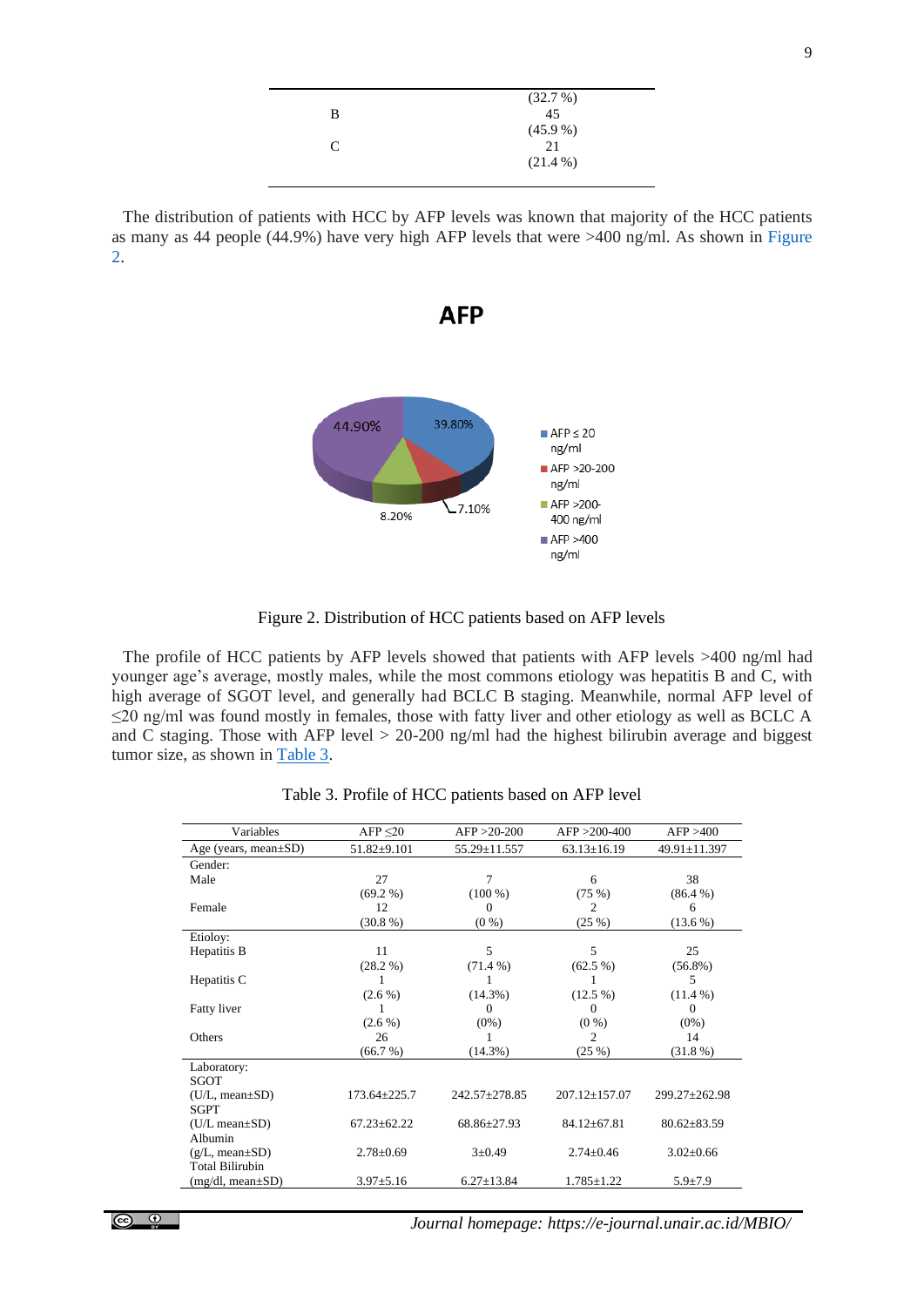| Variables                             | $AFP \leq 20$    | $AFP > 20-200$   | $AFP > 200-400$  | AFP > 400        |
|---------------------------------------|------------------|------------------|------------------|------------------|
| Child Score:                          |                  |                  |                  |                  |
| Child A                               | 12               | 2                | $\overline{2}$   | 16               |
|                                       | $(30.8\%)$       | $(28.6\%)$       | (25%)            | $(36.4\%)$       |
| Child B                               | 18               | 4                | 4                | 19               |
|                                       | $(46.2\%)$       | $(57.1\%)$       | $(50\%)$         | $(43.2\%)$       |
| Child C                               | 9                |                  | $\overline{c}$   | 9                |
|                                       | $(23.1\%)$       | $(14.3\%)$       | (25%)            | $(20.5\%)$       |
| Size of tumor (cm, mean<br>$\pm SD$ ) | $10.90 \pm 5.94$ | $14.75 \pm 7.85$ | $10.38 \pm 6.76$ | $10.92 \pm 5.68$ |
| Number of nodule:                     |                  |                  |                  |                  |
| Solitary                              | 21               | 4                | 4                | 22               |
|                                       | $(53.8\%)$       | $(57.1\%)$       | $(50\%)$         | $(50\%)$         |
| Multiple                              | 18               | 3                | 4                | 22               |
|                                       | $(46.2\%)$       | $(42.9\%)$       | $(50\%)$         | $(50\%)$         |
| Staging BCLC                          |                  |                  |                  |                  |
| <b>BCLC A</b>                         | $\overline{c}$   | $\Omega$         | $\Omega$         | 1                |
|                                       | $(5.1\%)$        | $(0\%)$          | $(0\%)$          | $(2.3\%)$        |
| <b>BCLC B</b>                         | 23               | 5                | 4                | 31               |
|                                       | (59%)            | $(71.4\%)$       | $(50\%)$         | $(70.5\%)$       |
| <b>BCLC C</b>                         | 5                | 1                | $\overline{2}$   | 3                |
|                                       | $(12.8\%)$       | $(14.3\%)$       | (25%)            | $(6.8\%)$        |
| <b>BCLC</b> D                         | 9                | 1                | $\overline{2}$   | 9                |
|                                       | $(23.1\%)$       | $(14.3\%)$       | (25%)            | $(20.5\%)$       |

#### **DISCUSSION**

Hepatocellular carcinoma patients generally were 40-70 years old (El-Serag & [Hashem, 2011\)](#page-5-2). It was compatible with the results of this research that the average age of patients with HCC was 52 years old. The finding that most of HCC patients were elderly was associated with increased expression of *AR* and *PI3KR1* in the elderly that was an oncogenic regulator [\(Katsuka, et al](#page-5-3)*.*, 2014). In addition, it was also because of hepatocellular carcinoma disease pathogenesis can take many years and the lack of early symptoms of the disease [\(Omata, et al](#page-6-1)*.*, 2017). HCC generally affects males with an epidemiological ratio of 2.4 : 1 [\(Sareo, et al., 2014\)](#page-6-0). This trend was due to the androgen receptor in males which was suspected to have an active path to the occurrence of HCC, immune response and epigenetics, which has higher rates among males [\(Omata et al](#page-6-1)*.*, 2017). In addition, HCC patients were dominated by males because they tend to consume alcohol and smoking as well as having more visceral fat, which is a risk factor of HCC [\(Oemanti, et al., 2011\)](#page-6-3).

Among the HCC patients it was found that the most common etiology was hepatitis B. Several meta-analyses also demonstrated that the risk of HCC was 15-20 times greater among HBV-infected individuals compared to uninfected population. Therefore, prolonged duration of HBeAg positivity or high HBV-DNA levels may be associated with an increased risk of HCC.

Hepatitis B becomes the primary etiology of HCC because the virus can encode oncogenic processes by the double mutations in the basal core, furthermore leads to hepatocarcinogenesis [\(Tseng, et al](#page-6-4)*.*, 2012). The second common etiology was other diseases which include diabetes mellitus, alcohol addiction, and obesity that can develop steatohepatitis and produce proinflammatory agents, leading to carcinogenesis [\(Mittal, et al](#page-6-5)*.*, 2015).

HCC patients generally had higher levels of SGOT, SGPT and bilirubin and low albumin levels that are associated with liver damage. SGOT and SGPT in HCC patients in this study were generally high and correlated with the parenchymal inflammatory process from the result of carcinogenesis [\(Okajima, et al](#page-6-6)*.*, 2015), while most patients had Child B liver function with bad liver damage.

Reviewing the characteristics of the tumor, it was known that the majority of the patients had tumor size >5 cm, solitary nodule and BCLC B staging. Minimum numbers of HCC patients with small nodule size were due to the limited examination for diagnosis [\(Kumar,](#page-5-4) et al*.*, 2014). Profile of serum AFP level in HCC patients obtained a very high level. AFP or> 400 ng ml had the youngest average age. Research by [Minami, et al](#page-5-1)*.*, (2015) also showed the similar finding, and this was because the young patients more often had positive HbsAg [\(Minami, et al](#page-5-1)*.*, 2015). From a gender perspective, AFP levels above 400 ng/ml belonged to male patients, and normal AFP levels below 20 ng/ml belonged to the majority of female patients. This was contradictory to the research from [Shata](#page-6-7) *et al.*, (2014) who found that there was no difference in AFP levels between men and women [\(Shata, et al](#page-6-7)*.*, [2014\)](#page-6-7).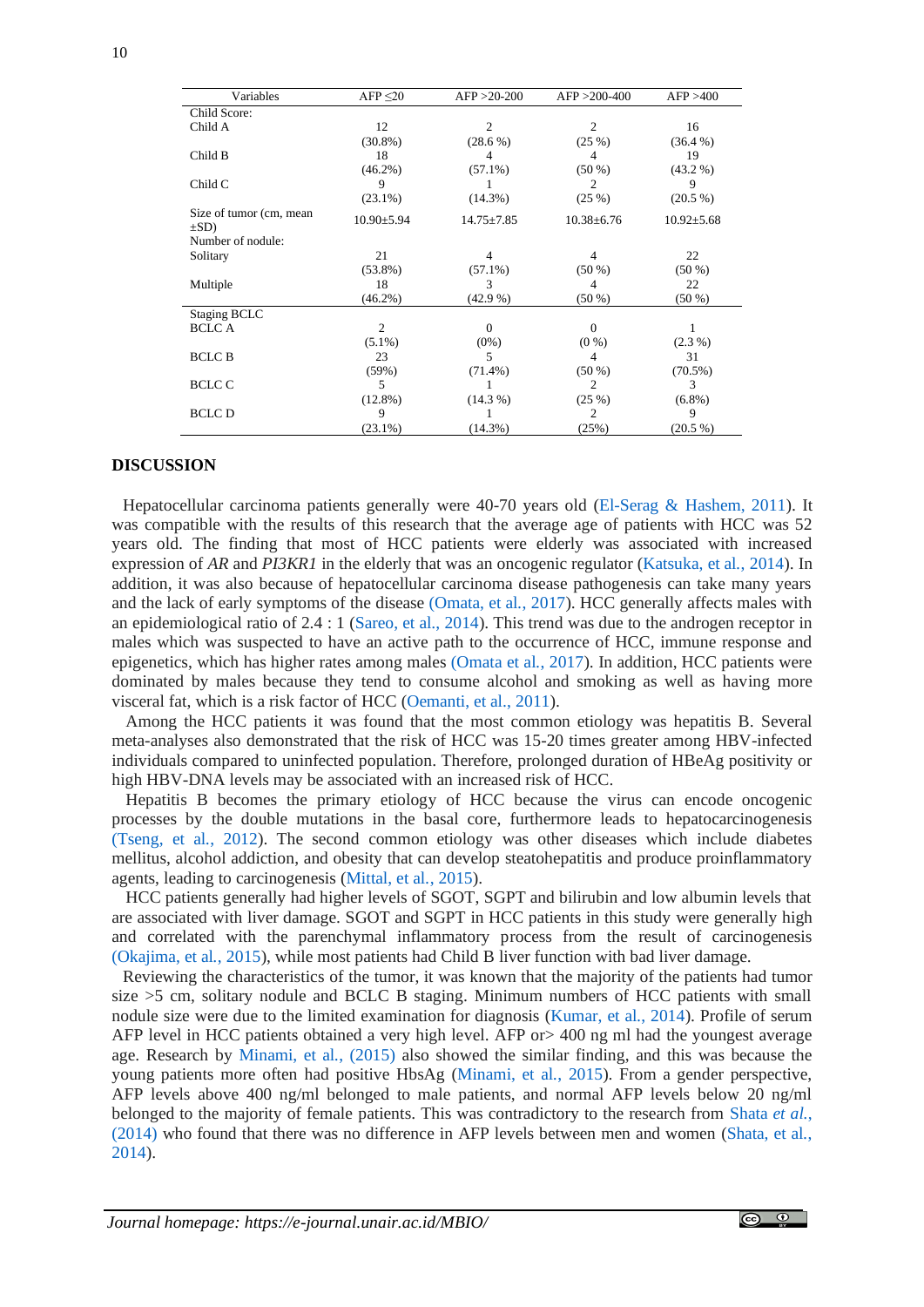AFP levels profile based on etiology was showed that the AFP level> 400 ng/ml had common etiology of hepatitis B and hepatitis C. High AFP levels in patients with hepatitis infection reflect necroinflammation and regeneration process. High AFP levels in hepatitis B virus infection is associated with mutations in tumor suppressor gene p53 and β-catenin [\(Minami, et al](#page-5-1)*.*, 2015). In terms liver of function, AFP levels above 400 ng/ml belonged to patients with high SGOT average and descriptively, there was a tendency to elevated levels of SGOT, SGPT, albumin to AFP. This was consistent with a studies of [Pramudya, et al., \(2015\)](#page-6-8) who found a significant difference between the levels of SGPT and albumin with increasing levels of AFP [\(Pramudya, et al., 2015\)](#page-6-8). When the liver function was with assessed by the Child-Pugh classification, it was found that AFP >400 ng/ml was in almost all patients with various liver functions.

Profiles of AFP level based on characteristics of the tumor showed that the AFP levels >400 ng/ml was dominated with BCLC B staging. Descriptively, there was no difference in AFP levels based on the number of nodules because patients with solitary or multiple nodules had AFP levels >400 ng/ml. AFP levels >20-200 ng/ml had the largest average tumor size. This was contrasted with the results of Abbasi's study which showed a significant correlation between AFP levels and tumor size [\(Abbasi, et](#page-5-5)  al*.*[, 2011\)](#page-5-5). The relationship between tumor size and AFP was caused by the high expression of HMGA1 which was a protein that supports oncogenic transformation and progression of cancer that leads to massive liver damage. Increasingly massive liver damage further increased AFP levels [\(Andreozzi, et al](#page-5-6)*.*, 2016). The limitation of this study was the small number of samples, so it was necessary to do periodic studies for a longer time to obtain a larger sample to have more representative and meaningful results.

#### **CONCLUSION**

Profiles of AFP levels in HCC patients indicated that those with very high AFP levels had the youngest average age, with the most common etiologies of hepatitis B, male gender, high SGOT mean, and BCLC-B staging. On the other hand, the patients of AFP levels >20-200 had the largest average tumor size. In addition, most female patients and patients with fatty liver and other etiology had normal AFP levels or ≤20 ng/ml.

## **REFERENCES**

- <span id="page-5-5"></span>[Abbasi, A., Bhutto, A., Butt, N., Munir, S.,](https://pubmed.ncbi.nlm.nih.gov/22352098/) 2011. Correlation of serum alfa feto protein and tumor [size in hepatocellular carcinoma. Journal of](https://pubmed.ncbi.nlm.nih.gov/22352098/) Pakistan MA, 62: 33–36. doi: 10.17957/TPMJ/16.3178.
- <span id="page-5-6"></span>Andreozzi, M., Quintavalle, C., Benz, [D., Quagliata, L., Matter, M., Calabrese, D., Tosti, N., Ruiz, C.,](https://www.sciencedirect.com/science/article/pii/S1476558616301634)  [Tomillo, L., Fusco, A., Heim, MH., Ng, KY., Pallante, P., Terracciano, L., Piscuoglio, S.,](https://www.sciencedirect.com/science/article/pii/S1476558616301634) 2016. [HMGA1 expression in human hepatocellular carcinoma correlates with poor prognosis and](https://www.sciencedirect.com/science/article/pii/S1476558616301634)  [promotes tumor growth and migration in In Vitro models.](https://www.sciencedirect.com/science/article/pii/S1476558616301634) Neoplasia Journal, 18(12): 724–731. doi: [10.1016/j.neo.2016.10.002.](https://www.sciencedirect.com/science/article/pii/S1476558616301634)
- <span id="page-5-2"></span>El-Serag and Hashem., 2011. [Hepatocellular carcinoma. The New England](https://www.nejm.org/doi/full/10.1056/nejmra1001683) Journal of Medicine, 365: [1118–1127. doi: 10.1056/NEJMra1001683.](https://www.nejm.org/doi/full/10.1056/nejmra1001683)
- <span id="page-5-0"></span>[European Association For The Study of the Liver., 2012.](https://www.journal-of-hepatology.eu/article/s0168-8278(11)00873-7/fulltext) Clinical practice guidelines: Management of [hepatocellular carcinoma. J Hepatol, 56: 908–943.](https://www.journal-of-hepatology.eu/article/s0168-8278(11)00873-7/fulltext) doi: 10.1016/j.jhep.2011.12.001.
- <span id="page-5-3"></span>[Katsuka, E., Tanaka, S., Mogushi, K., Matsumura, S., Ban, D., Ochiai, T., Irie, T., Kudo, A.,](https://pubmed.ncbi.nlm.nih.gov/24972857/)  [Nakamura, N., Tanaka, H., Tanabe, M., Arie, S.,](https://pubmed.ncbi.nlm.nih.gov/24972857/) 2014. Age-related clinicopathologic and molecular [features of patients receiving curative hepatectomy for hepatocellular carcinoma. The American](https://pubmed.ncbi.nlm.nih.gov/24972857/)  Journal of Surgery, 208: 450–456. [doi: 10.1016/j.amjsurg.2014.01.015.](https://pubmed.ncbi.nlm.nih.gov/24972857/)
- <span id="page-5-4"></span>[Kumar, A., Acharya, S.K., Singh, S.P., Saraswati, VA., Arora, A., Duseja, A., Goenka, M.K., Jain,](https://pubmed.ncbi.nlm.nih.gov/25755608/)  [D., Kar, P., Kumar, M., Kumaran, V., Mohandas, K.M., Panda, D., Paul, S.B., Ramachandran, J.,](https://pubmed.ncbi.nlm.nih.gov/25755608/)  Ramesh, H., Rao, P.N., Shah, S.R., [Sharma, H., Thandassery, RB., 2014.](https://pubmed.ncbi.nlm.nih.gov/25755608/) The Indian National [Association for study of the liver \(INASL\) consensus on prevention, diagnosis, and management of](https://pubmed.ncbi.nlm.nih.gov/25755608/)  [hepatocellular carcinoma in India: The Puri Recommendation.](https://pubmed.ncbi.nlm.nih.gov/25755608/) Journal of Clinical and Experimental Hepatology, 4: 3–26. [doi: 10.1016/j/jceh.2014.04.003.](https://pubmed.ncbi.nlm.nih.gov/25755608/)
- <span id="page-5-1"></span>[Minami, T., Tateishi, R., Kondo, M., Nakagomi, R., Fujiwara, N., Sato, M., 2015.](https://www.ncbi.nlm.nih.gov/pmc/articles/PMC4616483/) Serum alpha[fetoprotein has high specificity for the early detection of](https://www.ncbi.nlm.nih.gov/pmc/articles/PMC4616483/) hepatocellular carcinoma after hepatitis C [virus eradication in patients. Medicine \(Baltimore\) Journal,94. doi:](https://www.ncbi.nlm.nih.gov/pmc/articles/PMC4616483/)